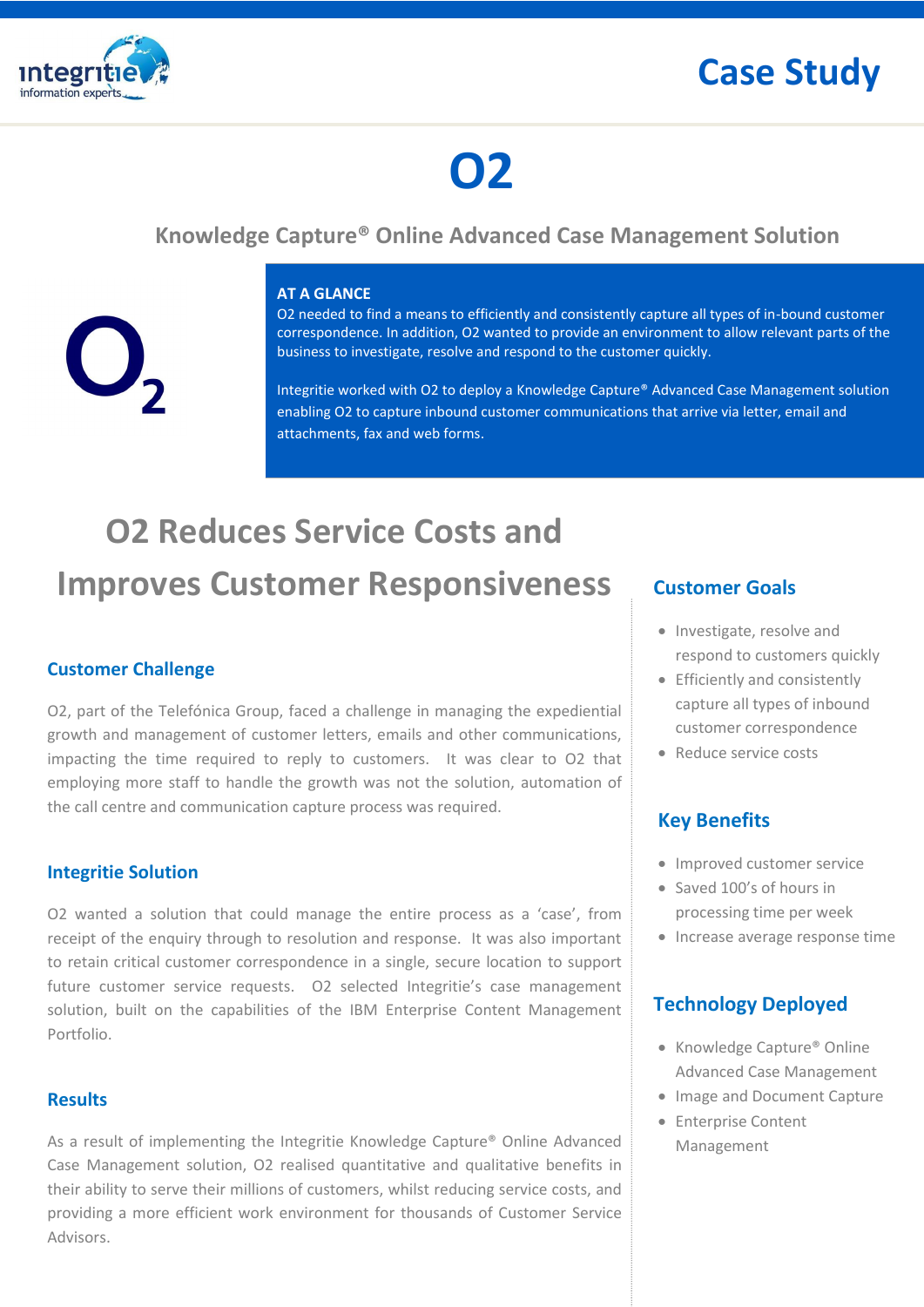

### **Case Study**

#### **Customer Profile**

O2 is a leading provider of mobile and broadband services to consumers and businesses in the UK and is the commercial brand of Telefónica UK Limited, a subsidiary of Telefónica Europe. With over 23 million customers, the company is the leader in non-voice services, including text, media messaging, games, music and video. O2 runs 2G, 3G and 4G networks. As well as operating O2 Wifi and owning part of Tesco Mobile, O2 has over 450 retail stores and sponsors The O2, O2 Academy venues and the England rugby team.

O2 was ranked as 6th best place to work in the Best Companies to Work for List and has been awarded a three star accreditation denoting an 'extraordinary' company.



#### **Business Challenge**

O2 faces the challenges of an extremely competitive market. Customer service and retention are critical differentiators for a provider. Rapidly evolving technologies require a provider to support increasingly complex and diverse service offerings.

With this comes a complex process of managing high volumes of customer information to support the hundreds of retail stores and multiple contact centres that act as an entry point for customer enquiries and support. O2's enquiries cover a wide spectrum of topics, from simple requests for a copy of a lost billing statement, to detailed technical support for a smart phone.

O2 highly value all types of customer communication from letters and emails to phone calls. Each communication provides additional insight into understanding the customer, individual or corporation. Having access to this correspondence can significantly improve a Customer Service Advisor's (CSA) ability to understand the customer's history and resolve the enquiry as efficiently as possible. However, the challenge facing O2 was to find a means to efficiently and consistently capture all types of in-bound customer correspondence, across all channels, and accurately route the request to the appropriate CSA. In addition, O2 wanted to provide an environment to allow relevant parts of the business to investigate, resolve and respond to the customer quickly.

 *Within 3 months, O2 increased their ability to manage customer correspondence by 100%. Previously the average response time to customer enquiries had been about 5 days. Response time has now been reduced to 2 days.*  **""**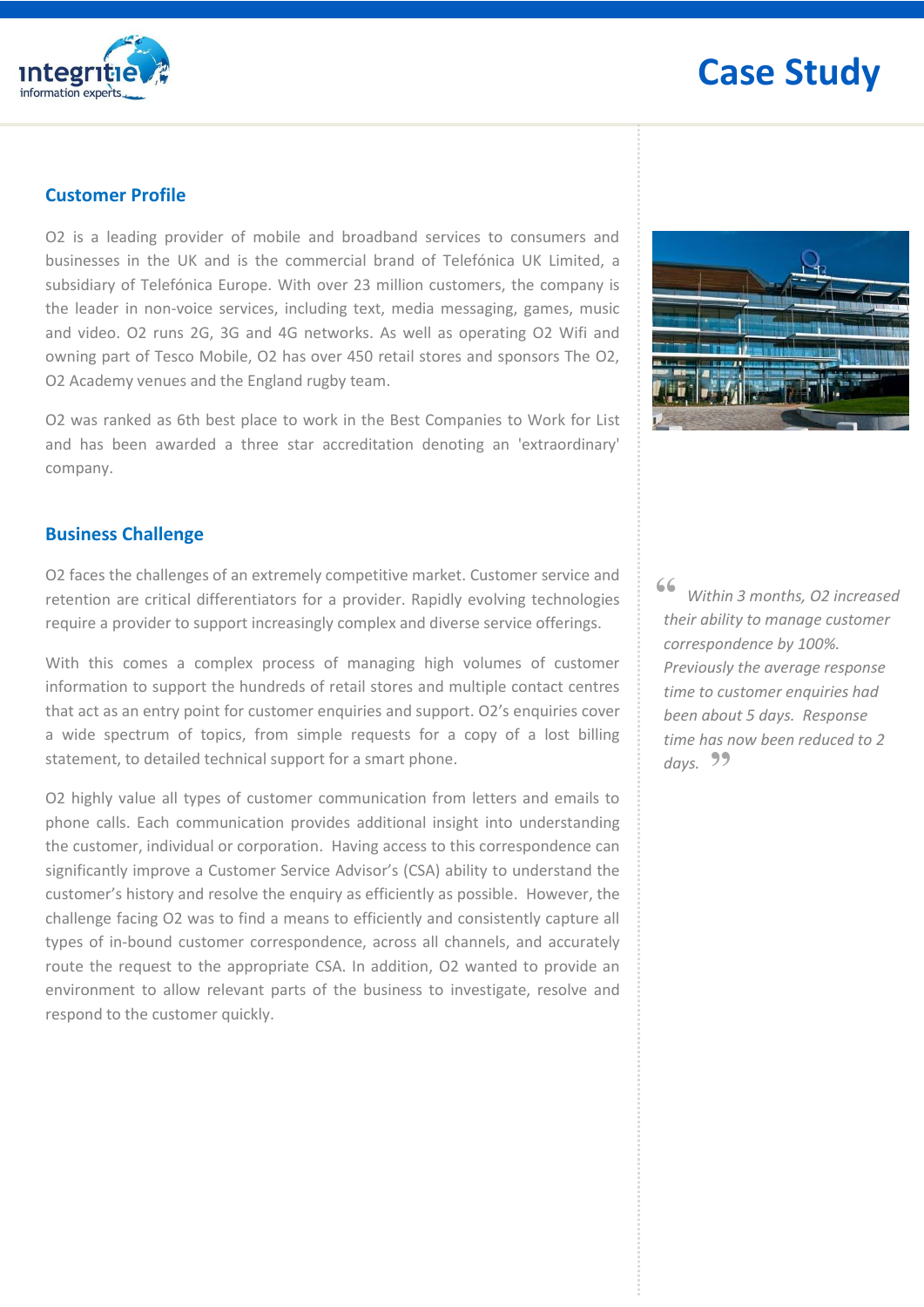

### **Case Study**

#### **Integritie Solution**

Integritie's Knowledge Capture® Advanced Case Management solution enables O2 to capture inbound customer communications that arrive via letter, email and attachments, fax and web forms. It is then classified based upon a dynamic set of predefined questions that determine subsequent processing actions and sent to the CSA.

Each CSA is associated with a profile that indicates the types of requests they are skilled at handling and the actions they can take when investigating, resolving and responding to the customer request. Sequential stages of the process can be completed under system guidance or determined by the CSA prior to progressing to the next stage. This flexibility allows the advisor to apply their knowledge and expertise and include relevant content and comments to explain why certain steps were taken or decisions made.

In certain situations processing may be delayed until additional information is received, such as requesting further details from the customer, or pending review by a supervisor/other department. A diary capability enables work to be pended to a future date/time. As additional content or communication arrives, the solution enables O2 to automatically add these to an existing case and reprioritise if necessary. CSAs have the flexibility to progress the case to the next stage of the process once appropriate information has been received.

The sophisticated search capabilities of Integritie's case management solution also provide CSAs with more relevant search results helping to speed the response time for enquiries.

O2 customer service resources are geographically distributed. There are more than a dozen separate customer service facilities in-country and off-shore. To further optimise the processing of customer requests, Integritie's case management solution allows portions of the work to be processed by offshore low-cost resources while maintaining tight control to guarantee service level commitments.

Managing the progression of complex customer requests is a key factor in providing differentiated customer service. By using the case model to process customer requests the current status of any case is immediately available to CSAs and supervisors. Case metrics and statistics also permit extensive reporting and auditing reporting to assess efficiency and throughput, as well as provide a detailed view of 'who did what and when.'



#### **About Integritie:**

Integritie was founded in 2000, with customers in 35 countries. Integritie has developed industry leading image, social media and email capture automation solutions, and also provide a comprehensive content management and cloud service.

Integritie have customers that use KC Online to capture and manage business information. Their needs range from managing 50 pages per year to millions of pages a year.

Winner of the IBM Smarter Commerce Award 2013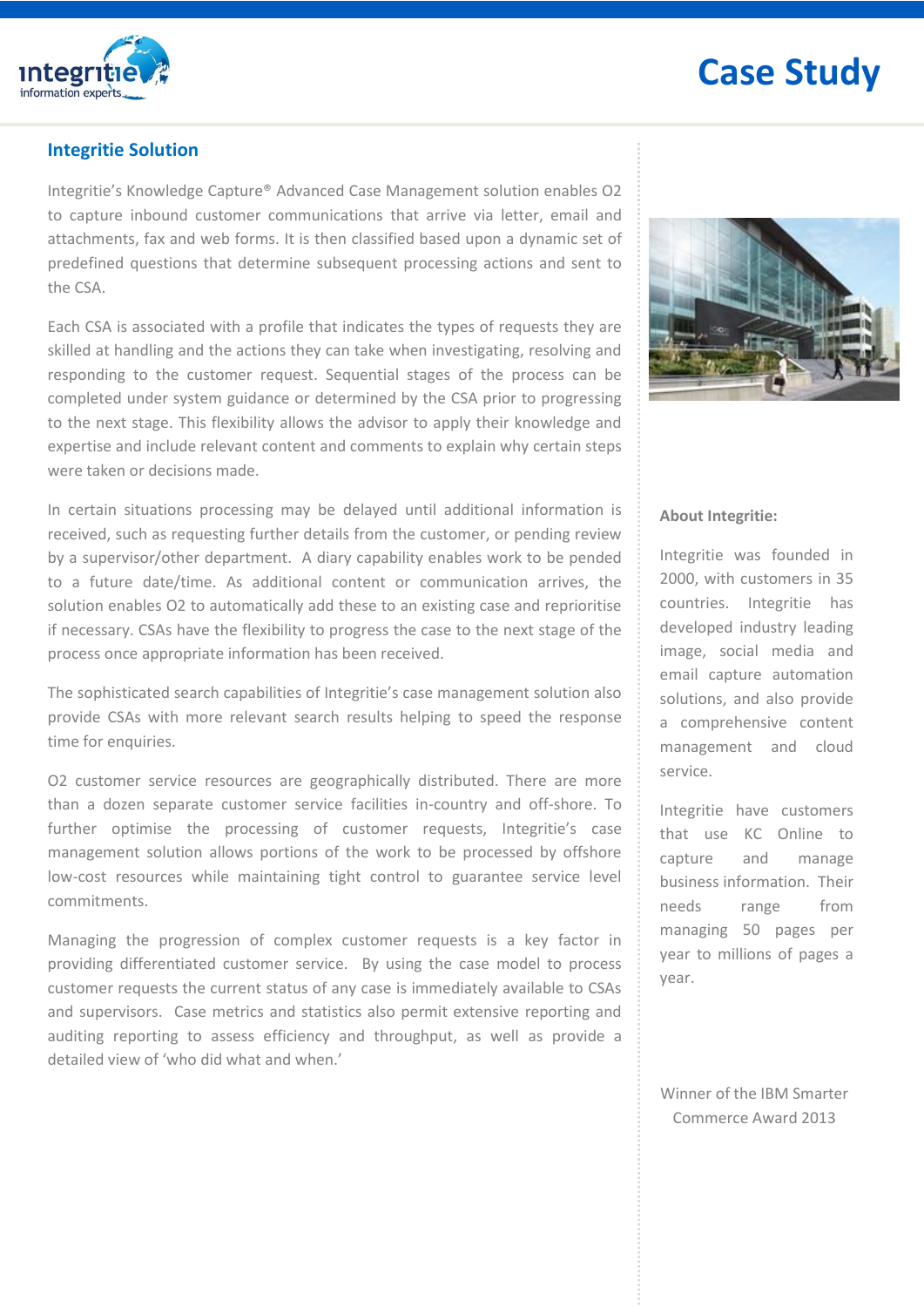

Customer correspondence is beneficial to other departments that bear some customer service responsibilities. Integritie's case management solution is integrated with O2's billing systems. The integration enables CSA's to seamlessly and securely access customer content and communications processed/retained within the case management solution, providing a more detailed understanding of customer history and context.

For the most part, customer service workloads are cyclical and predictable. However, to accommodate unexpected fluctuations O2 supervisors can monitor workloads and resources in real time and reprioritise requests and thus direct members of their team to respond to the priorities in order to maintain the expected level of responsiveness.

In addition to the customers inbound enquiry and correspondence captured by O2, the investigation, resolution and response generates additional information. A CSA may respond to a customer enquiry via email; subject matter experts from other departments such as network, billing, corporate legal, etc. may also contribute additional content or information to the case; a confirmation letter summarising the resolution could be printed or emailed; a corrected billing statement can be sent; or in the case of very complex customer inquiries (typically from corporate accounts) there may be a set of documents and legal correspondence that summarise the resolution.

Throughout the customer lifecycle, from initial customer acquisition, which often involves capture of information on a printed or web form as well as proof of residence and/or customer identification, and in all interactions involving inbound and outbound customer correspondence, the Integritie case management solution allows O2 to efficiently capture and securely retain relevant information to create a complete correspondence history.

**"** *Integritie's case management solution is integrated with O2's billing systems. The integration enables CSA's to seamlessly and securely access customer content and communications processed/retained within the case management solution, providing a more detailed understanding of customer*  history and context.<sup>99</sup>